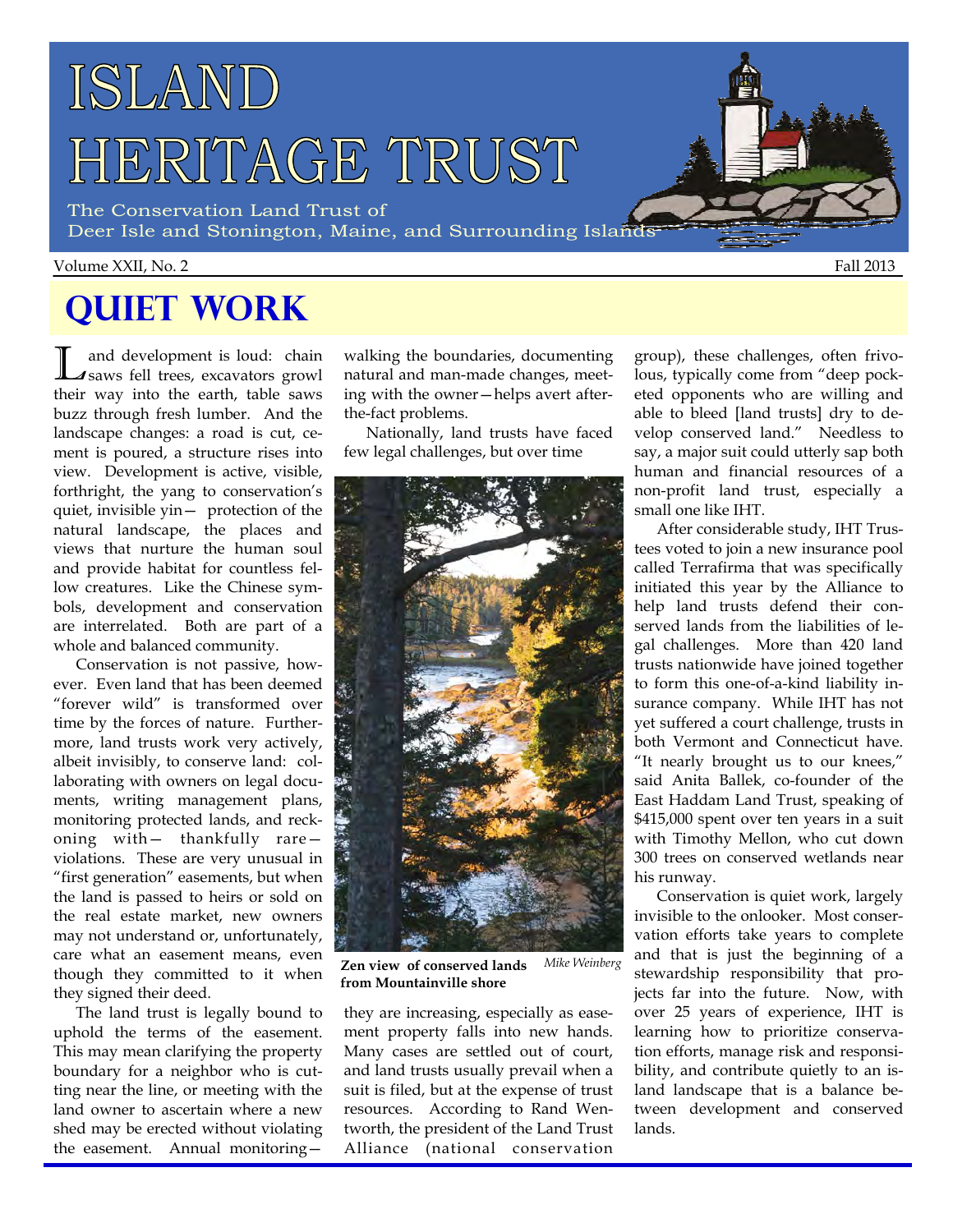

#### **From the Executive Director**

### Michael J. Little

<sup>1</sup>he brisk air of fall calls me to be o u t d o o r s . Birding, or just walking, want to hit the trail, feel the roots under

my feet, and see the beauty of nature around me. And beauty is not hard

to find here on Deer Isle. Just this morning George Fields and I visited one of IHT's older easements to talk with the owners, grandchildren of the farsighted woman who protected her land in 1992.

 The encounter reminded me of why I do this kind of work. The current owners have a deep relationship with the land where they spent their summers growing up, and it is beauty

ful. Looking out at islands sparkling in the sun, I reflected on how lucky we are here to have generous families who love their land and want to protect it for future generations to enjoy. And how fortunate that some prescient island residents formed a local land trust to support and encourage those efforts. Our efforts, bound in good faith, must be to carry on the work entrusted to us.



Stewardship Director

 *Volunteer Coordinator*

### **Trail Seeks Community Advocates**

**P** hase 1 of the Backbone Trail—a lollipop-shaped loop trail of 2 miles in the Holt Mill Pond Preserve area— is nearly finished. Meandering through mixed hardwoods, spruce stands, and across streams, the trail offers views of salt marshes and traces historic byways used long before Route 15 was born. This "uncovering" of history—old mills, dams, cart trails, forgotten landmarks—is one of the most fascinating as-**Holt Mill Pond** *Anne Beerits*  pects of the project. Accessible



via the Airport Rd, the trail will be marked with signs once the work is fully completed.

 The concept of an island-long trail was initiated by island residents in 2011, some of whom put in time clearing this initial portion of the trail. Although no one enjoys "field work" more than the IHT staff, they have put in many more hours than anticipated on this visionary project. Reactions from landowners in the proposed path of the trail have been mixed, some happily allowing a trail to cross their land, others unwilling, and some waiting to see. Crossing or skirting wet areas (the Labrador Swamp nearly bisects the island just north of Holt Mill Pond) offers logistical challenges and requires regulatory oversight that simple "high and dry" trails do not. One option may be to build the trail in segments, beginning where sympathetic landowners make clear passage available and where the terrain offers few obstacles. Later, the pieces can be linked as opportunity presents.

 But Phase 2, wherever it occurs, will need a strong show of community advocates, volunteer leadership and support in order for IHT to commit further resources. Is an "island trail" a good idea? Are you willing to help? Let us know what you think. 348-2455; iht@islandheritagetrust.org



#### **Island Heritage Trust Staff**

Mike Little *Executive Director* Marissa Hutchinson *Development Director/* 

#### **Trustees**

Ellen Rowan *Chair* Dick McWilliams Steve Rowan *Treasurer* Ken Crowell *Secretary* 

Garrett Aldrich Anne Beerits Roger Bergen Steve Cox Rena Day Elke Dorr Linda Glaser Nancy Gross Judy McCaskey Jane Osborne Woody Osborne Ginnie Peacock Diane Walker

#### **Editorial Staff**

Anne Beerits Elke Dorr Woody Osborne Sandy Ward

#### **To contact us:**

PO Box 42, 420 Sunset Road Deer Isle, ME 04627 207-348-2455



*The mission of Island Heritage Trust is to conserve significant open space, scenic areas, wildlife habitats, natural resources, historic and cultural features that offer public benefit and are essential to the character of the Deer Isle area.*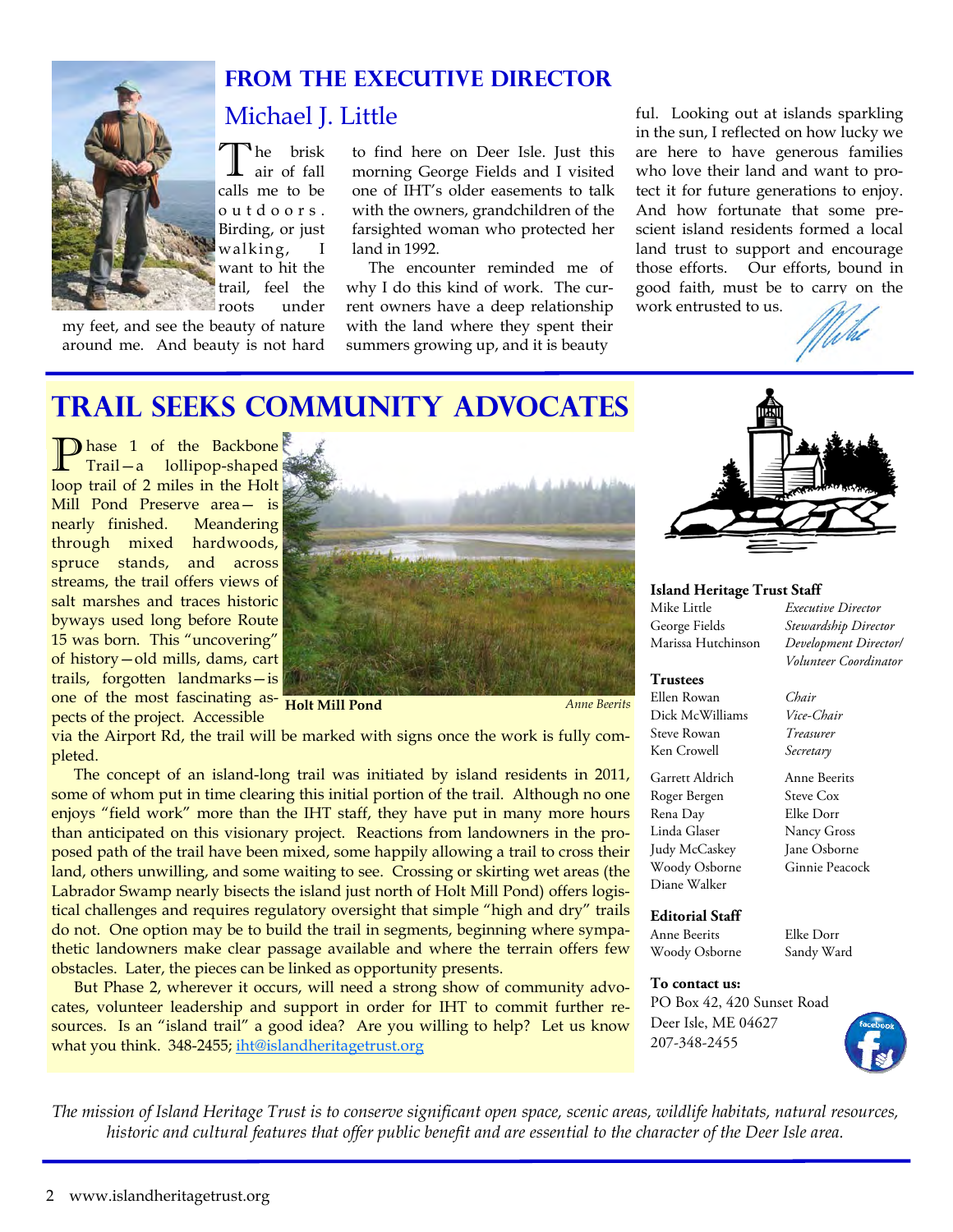# **Volunteer Profile: Michael Daugherty**



N ature: It's evident in the land-scape paintings that line the walls of the Isalos Fine Art gallery in Stonington, that he owns with his wife Rebecca, a painter. It surfaces in his love of walking and hiking the scenic paths and trails around the island. It's clear in his passion for kayaking and exploring the islands off the coast.

More recently, it's emerged in his volunteer work for Island Heritage Trust, where he serves as steward of Wreck and Round Islands off Stonington, and as a builder of the Backbone Trail, an ambitious project to create a path that will course through the center of the island, connecting Stonington and Deer Isle. IHT's role in protecting public access to the islands it owns offshore and the trails and open spaces it maintains onshore, led Daugherty to forge a deeper relationship with the organization.

"I really appreciate that the islands are accessible, and I want to

have this trail to walk on," notes the 49-year old Daugherty. Pony-tailed and trim as a willow branch, he nimbly guides a visitor one recent morning along the initial sections of the newly blazed, moss-covered Backbone Trail that runs alongside Holt Mill Pond and Toffet Pond. He looks forward to the day when he can leave his Stonington apartment and hike to Deer Isle village.

"I haven't always been involved,"

says Daugherty, who also serves on the community advisory board of the IHT. "I've been more focused on making a living. I'm not normally a joiner, but I got involved with IHT because I could actually do constructive work for them and not feel as if I was throwing my time away. I say 'yes' when I can."

Rebecca Daugherty Last autumn and this

past spring, he joined other IHT volunteers in "work parties" held to clear brush and lay out the Backbone Trail. Earlier this summer, he organized and led a kayak trip for those interested in cleaning up the islands he stewards, coordinating with Bill Baker of Old Quarry Ocean Adventures to provide the kayaks for those volunteers who needed them and to donate the use of his tour boat to ferry equipment and supplies to the islands.

Daugherty is also finding creative ways to combine his IHT volunteer work and his career as an art dealer:



**Island clean up volunteers led by Steward Michael Daugherty** 

L a s t *Michael Daugherty* 

month, his gallery featured "Archipelago," an exhibition of paintings, photographs and prints showcasing the work of artists who have spent time on the islands, including some who took part in an Isalos-sponsored boat trip to Millet Island. Daugherty readily admits that some of his motivation is selfish: "I want to see the artists work from the place I love."

IHT will receive five percent of

sales and some artists have agreed to give more. Giving some of the proceeds from the show also makes it possible for him to make a monetary contribution to an organization he cares about. "Often, I would like to donate, but I never have enough money," says Daugherty, of giving to non-profit groups.

Impressed with Daugherty's efforts, conservationist and longtime member of IHT, Ken Crowell, says "Michael is the sort of new blood IHT can use."

 The Daughertys have lived in Stonington for 10 years, where they settled after a long search for the right gallery space along the Maine coast. The pair met at Goddard College in Vermont in the late '80s. Upon graduating in 1991, they moved to Iowa, where Daugherty attended the creative writing program at the renowned Iowa Writers' Workshop at the University of Iowa and received a Master of Fine Arts in English. They stayed in Iowa for seven years before moving to Greece for a few years to become archival assistants to an elderly poet.

 Daugherty still pursues the writing life, but has shifted his focus from fiction to recording the goings-on at the gallery in a blog, (www.isalsofineart.com and chronicling his kayak journeys in another blog, www.seakayakstonington.blog spot.com.

 In addition to his responsibilities running the gallery, and his kayaking, blogging and volunteering activities, Daugherty is busy updating and expanding the latest edition of the Appalachian Mountain Club's Sea Kayaking along the New England Coast.

Looping back towards the entrance of the Backbone Trail off Airport Road, Daugherty recounts the hours he spent as a boy clearing trails by himself in the woods behind his family's home in Pepperell, Mass.

 He's come full circle. And now, working with IHT, he's not alone.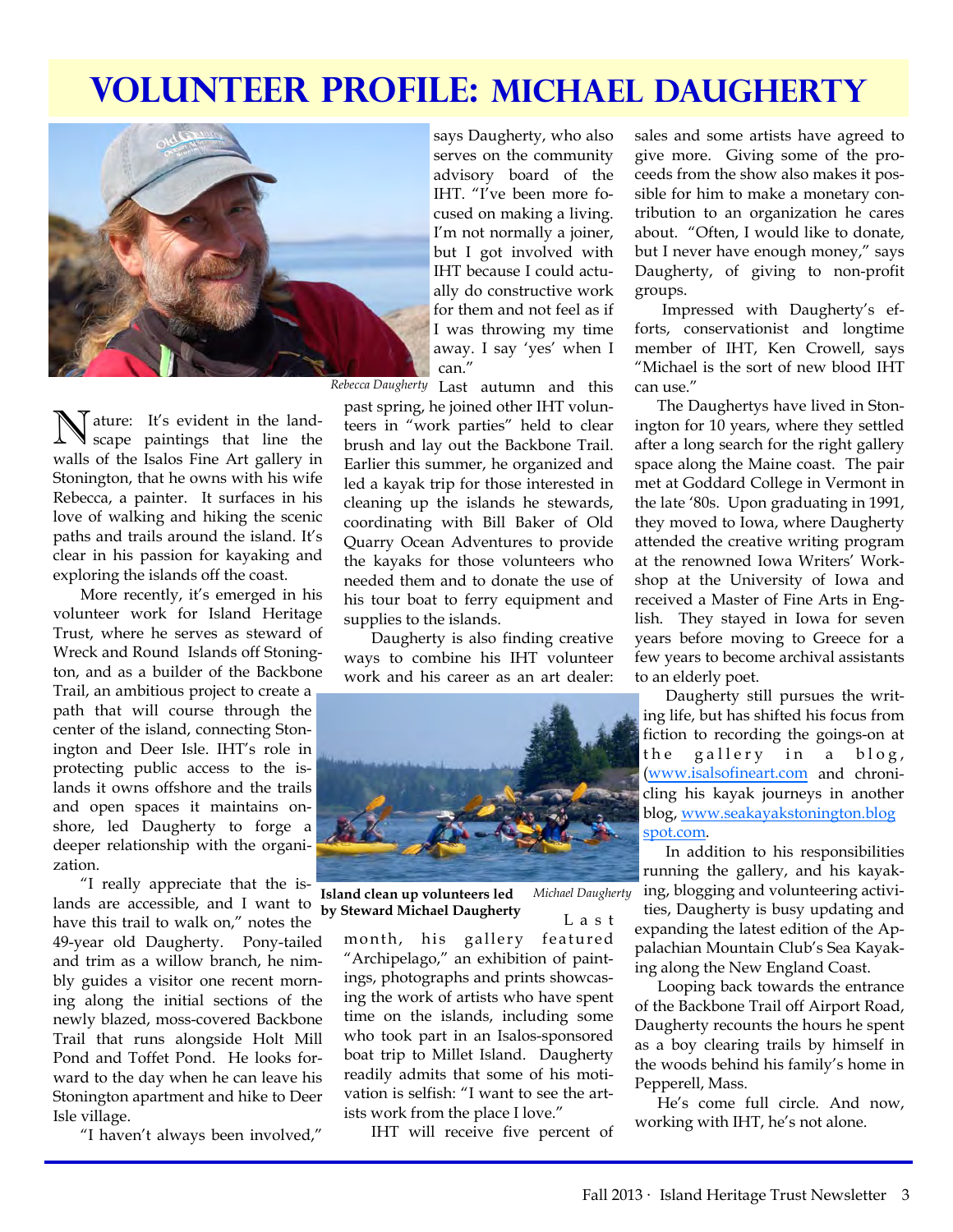### **Seventh Graders explore Biodiversity at Lily POnd**

O n Friday, September 27, thirteen seventh-grade kids visited the Lily Pond, accompanied by teacher Mary Rees-Nutter, Ed Tech Barbara Billings, and IHT volunteer environmental educator, Jane Osborne. IHT regularly takes groups of island students (K-8) to explore its various preserves during spring and fall field trips, as a way to teach the kids about their environment and heighten their awareness and appreciation of their surroundings. Lessons vary depending on the nature of the preserve and the age of the kids. For example, at the



**Addie McDonald discovers an Eastern Red-backed Salamander** 

Settlement Quarry, the focus is on geology; at Barred Island it is on mosses, and at the Lily Pond it is on pond habitats. The trip to Lily Pond was one of three expeditions facilitated that day by IHT volunteers. Sixth graders, led by Ken Crowell, went to Barred Island; eighth graders, led by Mary Offutt,

went to the Tennis Preserve.

 After consultation with Mickie Flores, the middle school science teacher, the trip to the Lily pond was designed to explore biodiversity—the range of species, including animals, plants and humans in a particular ecological community. The seventh grade class is involved in an innovative, state-wide program through the Coastal Maine Botanical Gardens and the Lunder Foundation to "connect middle school students with nature while capitalizing on their interest in technology." The students participate in statewide teams, collecting data in their area and comparing it with statewide data.

 At the Lily Pond, students were divided into three groups, each of which explored the shore, the woods, then the adjacent field. Guided by the science curriculum of Mickie Flores and information provided to them in a preliminary classroom session led by Jane Osborne, the kids were instructed to keep their eyes open and take note of whatever they saw, most specifically focusing on indications of animal and human impact on the surroundings. Each of the groups had a camera to record their observations.

 The kids were wonderfully enthusiastic, observing with delight all manner of things from caterpillars, snakes, salamanders and crickets, to large and small scat piles, to various plants, trees and fungi. Also spotted and recorded was evidence of human activity including an empty Bud Lite can, a fragment of a beer bottle and a pair of boxer shorts hanging high in a tree.

 One of the highlights was learning that caterpillars will play possum. In the excitement of discovery, one of the kids dropped an apple on an unsuspecting caterpillar, that appeared to have died from the trauma. But on close inspection, he proved to be "faking" and was soon up and about.

Back in Flores's science class the following Monday, Osborne showed the kids the pictures they had taken, as well as a tray full of newly harvested

mushrooms. The final activity consisted of placing the mushrooms underside down on pieces of tin foil—an experiment designed to gradually re-



veal their spores. IHT has discovered that, more often than not, simply taking kids to our preserves and a s k i n g them to purposefully observe and record what they see

**Science teacher, Mickie Flores** 

changes their perspective. They notice things such as the caterpillar playing possum, and the many varieties of mushrooms and trees. They see their surroundings more deeply and become excited by them.

The impact of these outings is evidenced by their grateful correspondence such as that written following a trip to settlement quarry led by Ann Hooke and Debrae Bishop. One child wrote a full page letter listing the various things that piqued his interest and curiosity: the different patterns of glacial striations, the way the quarriers used dynamite to cut the granite, the fact that you can "burn" granite. He wondered what prompted the quarrying to begin and why it has tapered off. Another child submitted her own drawings of igneous rock, metamorphic rock and sedimentary rock. Still another submitted an imaginative list of adjectives to describe her appreciation of the trip, using the first letters in "Settlement Quarry."

Helping to instill such enthusiasm for the environment and awareness for its fragility and vulnerability in those who will carry on the work of land preservation in an ongoing task at IHT and essential to our mission.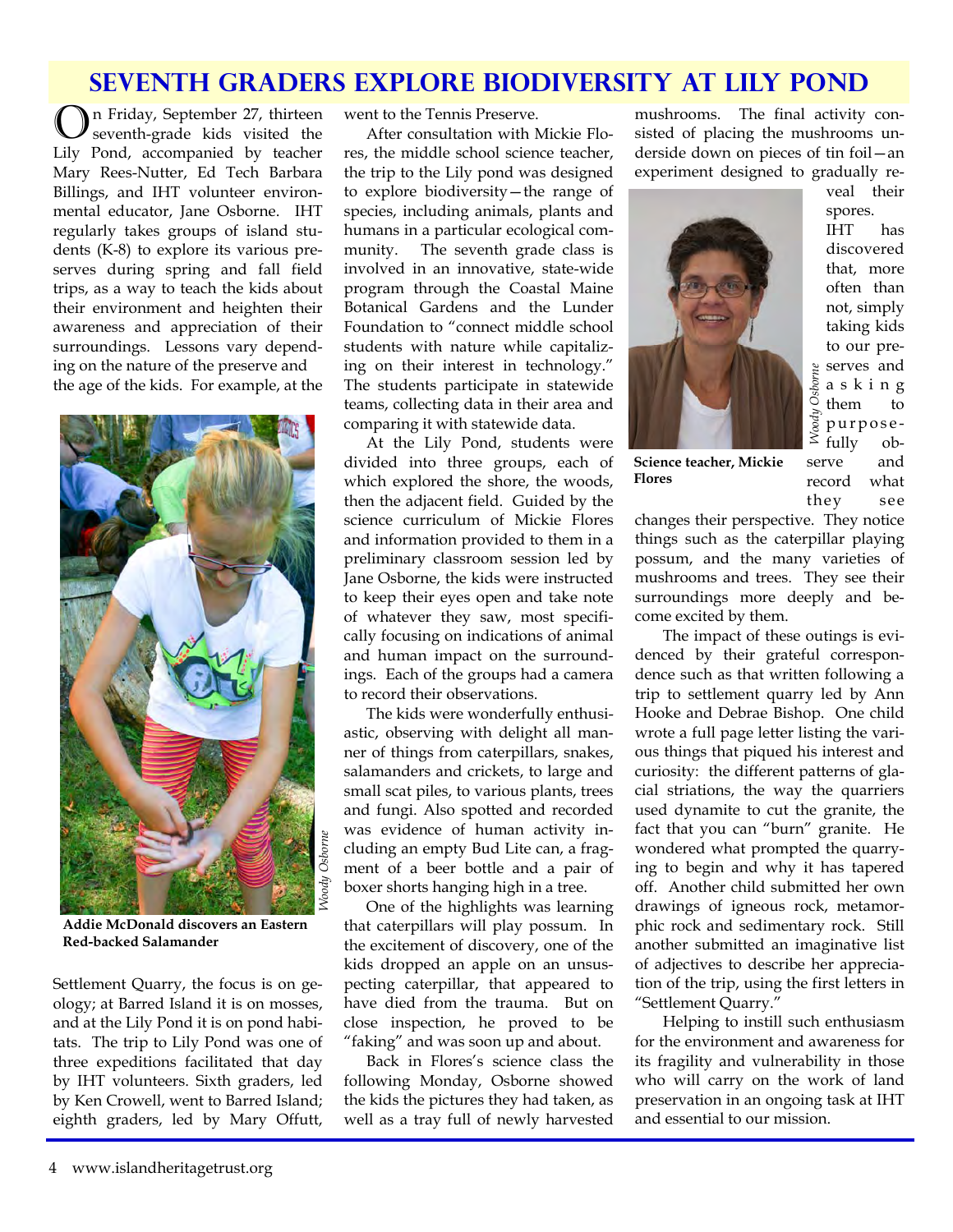### **Big Thanks for Arts Supporting NATURE**

#### **Isalos Gallery & Artists Turtle Gallery Terrell Lester Gallery Anonymous Donor**

Over this past summer and fall IHT has been the benefactor of art donations and special support by artists, galleries, and art owners  $\sim$  for this the Trust is extremely grateful.

### **HERITAGE SOCIETY INAUGURATED**



This past June IHT held the first gathering of our Heritage Society members over a locallysourced omelet breakfast prepared by Chef Roger Olsen at the home of Ellen and Steve Rowan. The breakfast was a jovial affair, with members sharing lively stories and bonding over great food on a gor-

geous sunny morning, one of those mornings that highlight why conserving Deer Isle long past our own days is so important.

 Island Heritage Trust's Heritage Society has been established to recognize the extraordinary commitment of people who include the Trust in their estate plans.

 If you would like more information about becoming a Heritage Society Member or have already included IHT in your estate planning and would like to be included as a member of the Heritage Society, kindly contact the office at 207-348-2455 or email marissa@islandheritagetrust.org.

#### **A Few Favorite Preserve Letterbox Quotes From Shore Acres:**

*"Biked here along Reach & Fish Creek road from where we are staying at Old Ferry Rd.—now taking this beautiful walk—the 3rd part of our triathlon will be ice cream in the village! Thank you to IHT for all you do!"—* Eda & Arnie, Boston, MA

*"I am originally from the island and lived here for 5 years during my childhood. I have family here and try to come back every year. I think it is the most beautiful place in the whole world! Thank you to the Island Heritage Trust for making my wonderful hike possible! It is so important to have places like this on the coast that are open to the public for everyone to enjoy. Thank You!!*" — Leah Spear, Freeman TWP, ME

"*I love the walk it is so fun I like the rock to clime [sic] on too I wish I could do the walk every day*" - Samantha

### "Friends" Make Improve-TO TENNIS PRESERVE



**Joe and, his brother, Tom Dorr, recently installed a new kiosk at popular Tennis Preserve** 

**In 2012, island preserves had the most visitors recorded ever, reaching over 12,500.** 



#### **Friends of…**

A s part of IHT's Stewardship Volunteer Program, and building on the success of the Friends of Tennis Preserve, the Trust will be starting a "Friends

of..." support group for **Settlement Quarry Preserve** beginning this winter and spring (don't fear if you aren't here, seasonal community members are welcome too). And thanks to a grant from the **L.L. Bean Maine Land Trust Grant Program**, this group with have the funds to get a lot of work done! If you are a big fan of Settlement Quarry Preserve and would like to assist the steward in caring for IHT's first preserve, contact Marissa for more information:

marissa@islandheritagetrust.org or 207-348-2455.

**Being part of a "Friends of. . ." group is a low key, hands-on way to ensure that many more people will enjoy IHT's properties just as you do.** 

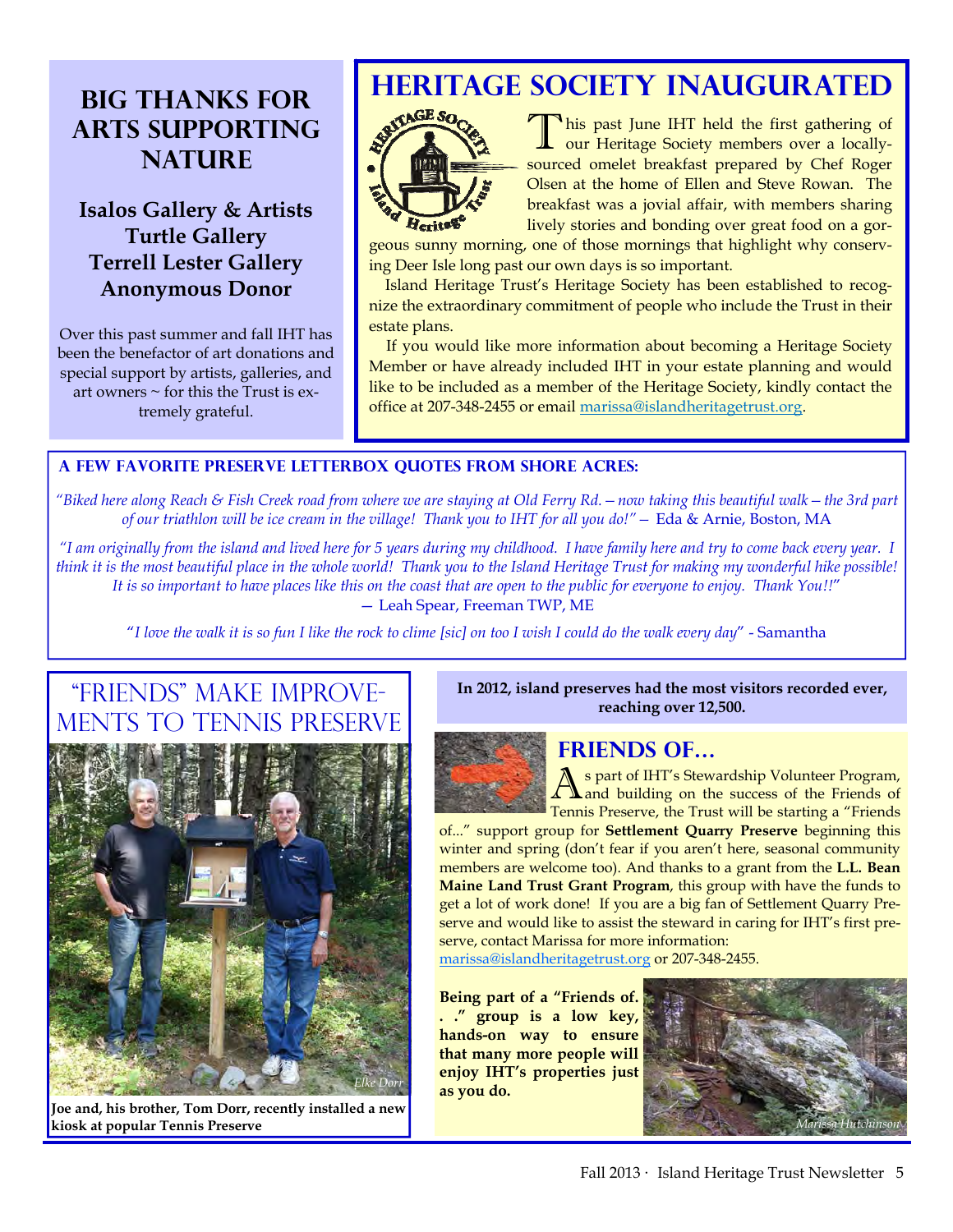## **Meet Trustee Chair Ellen Rowan**

I sland Heritage Trust's newly elected Chair of the Board of Trustees, Ellen Rowan, is far from shy about her passion for environmental concerns and her belief in IHT's mission. Serving in a variety of trust positions since 2000, Ellen began her involvement with a stint as an office volunteer.

that end, she's a strong advocate of the trust's educational component, seeing it as a path to involving future generations in the work of "sharing responsibility for the health of the island." Her work with "Ready by 21," and the Early Childhood Group attest to her belief in the benefits of edu-

In no time, she was asked to chair the Volunteer Committee and soon thereafter began serving on other committees as well, including membership, land and board development. She was elected to the IHT Board of Trustees in 2009.

 Trained as a psychologist, Ellen was always passionate about the environment, she said, even taking classes in eco-psychology, which explores the relationship between people and their environment. She admits to having always been an

"outdoors kid," up early to listen to birds, growing up near a pond in Wellesley, Massachusetts. In visiting her grandmother at the beach and through her father's love of boating, she said she learned to love the ocean. Add to that an abiding, life-long interest in creatures and their habitats and it was inevitable that she would become a strong advocate for conservation.

 From its beginning, Ellen's involvement in IHT has been colored by her enthusiasm and dedication and her belief in the trust's mission -- to conserve and protect the natural and cultural resources of the island. Speaking at length about how the trust must continue to evolve with the changing nature of land conservation, she remarked that one of her goals is to enlist and strengthen the involvement of islanders in maintaining the island's beauty and its health. To



cation.

 For Ellen, the environment and the island economy are closely connected. A healthy island, she believes, will create economic opportunities both in the fishing and recreational industries, the "two engines that drive the island economy," she said. She added that ensuring good water quality helps create an environment "that's  $\sum_{n=1}^{\infty}$  healthy for the island and ulti- $\frac{1}{20}$  mately also good for its people." *Elke Dorr* 

Additionally, she said she hopes to

expand IHT's membership and to increase giving. Contrary to popular belief, she said, "we're not a wealthy organization; we do a lot with what resources we have. It's costly to maintain easements and programs, for example." She also would like to correct persistent misconceptions about IHT's work and spread the word about "all the good the trust has done" over the years on behalf of the island's environment and in protecting its resources. Moreover, she is dedicated to continuing the work the trust has begun in creating increased access to the water for clammers. Her hope, she said, is that dialogue between the trust and island fishermen will be an ongoing, mutually beneficial process. With typical enthusiasm, Ellen commented that "working together is not only good for the island, it strengthens our whole community."



## **Recent Sightings. . . What is the Best**

**Ring-necked snake**—Bradbury Island **Juvenile Peregrine Falcon**—Sunset **Yellow-billed Cuckoo**—Scott's Landing

A nd, thanks to Chip Moseley, who is an assiduous collector of bird data, we have a solid record of sightings at Scott's Landing over

a number of years. On Sept 17, after a night of Black-throated Green Warbler Leslie Clapp a number of years. On Sept 17, after a hight of<br>"heavy migration," Chip was there at 6:35 AM"

and, in a couple of hours, counted 30 species and *several hundred* birds altogether, most of which were warblers. Check out IHT's website under "Wildlife Sightings" to see Chip's and other's lists and to post your own.

**Please share** *your* **sightings with us!** 

### **Seller in the Nature Shop?**

IHT's Hiking Trails & Public Access Map! People have even been coming back for seconds. Maps are also sold at Old Quarry Ocean Ad-



ventures, Pilgrim's Inn & the Welcome Center on Little Deer Isle.



Our favorite way to hand them out—to new or returning MEMBERS! **Maps are free with membership.**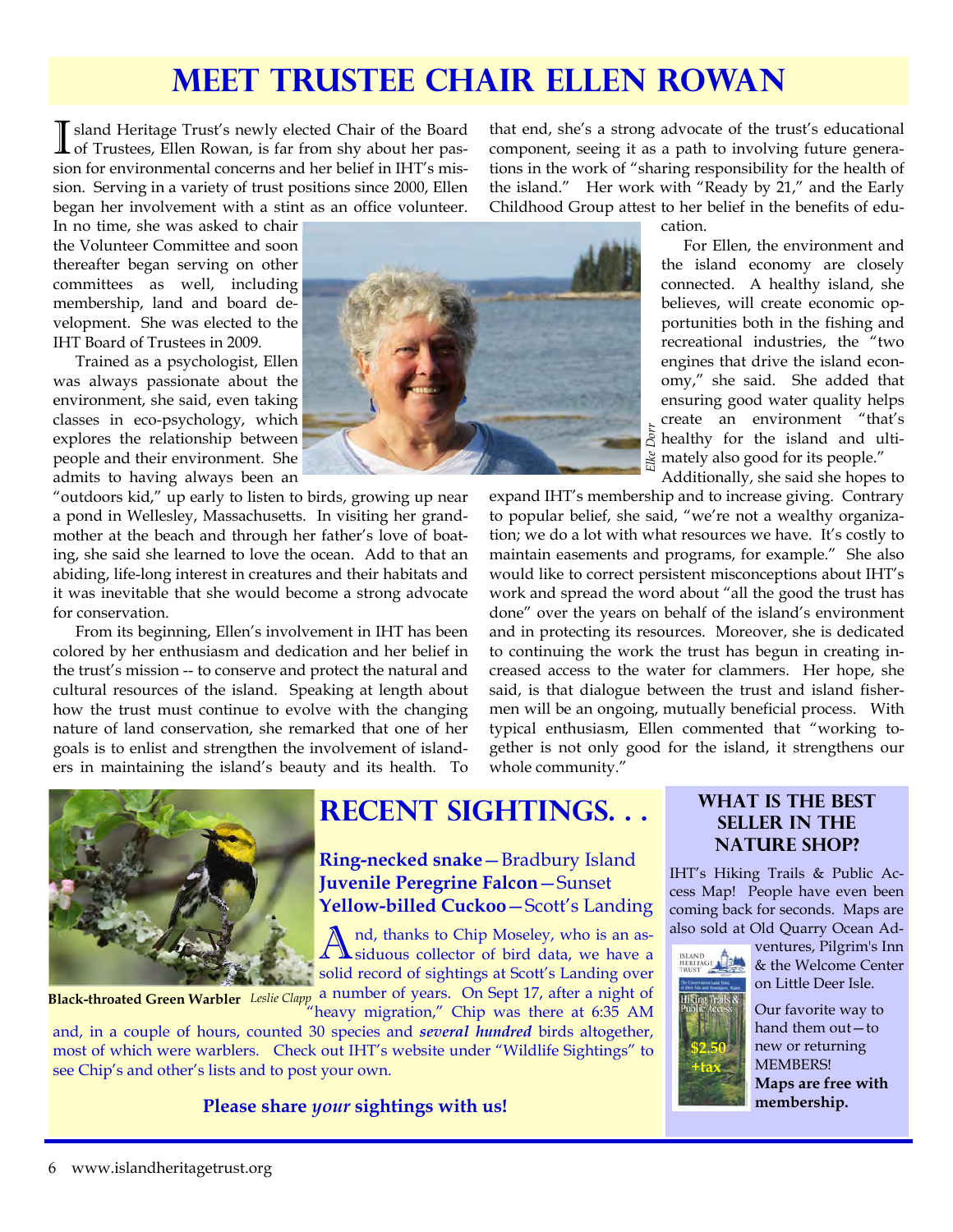# **Diane & Ian Walker Create Bequest to IHT**

pdating their will "took all of 30 seconds," quipped Ian Walker, commenting how he and Diane, his wife, made IHT one of their legal beneficiaries by simply calling their attorney to effect the adjustment. Long-time supporters of the trust, the Walkers made the decision to include IHT in their will to help, in Ian's words, "perpetuate what IHT does to protect the land." Having seen first-hand in his native state of New Jersey, how a landscape can be destroyed, Ian noted that Maine's shoreline ordinance and billboard law (enacted in 1977), for example, are two initiatives that have helped preserve the scenic beauty of the state. Similarly, he hopes IHT will continue its work to preserve the beauty and wildlife habitats on the island.

The couple has been members of various state and national organizations for many years and joined IHT in 1984, after they built a cabin on the island, said Diane, noting that land trusts were not that common in those days. She and Ian have been full-time residents of the island since 1990, having, by then, retired. Ian, a geologist, was a Director in the New Jersey Dept. of Environmental Protection, while Diane, a self-described "volunteer activist," has long worked on behalf of environmental as well as civil and human rights issues. Not only has the couple been IHT members of long-standing, Diane also has been a member of the trustees, for a total of 3 terms, serving on both the land and stewardship committees. She was also "president by default," she said, only agreeing to take on that role knowing she would be "out in 9 months," like a pregnancy, she laughingly added.

Deciding to create a bequest wasn't a complicated process, both of them emphasized, having discussed doing so after observing that other organizations they support were receiving bequests. "While our bequest isn't huge," said Diane, "when added to others and used wisely," it can help



**Diane & Ian Walker at home in Oceanville** *Elke Dorr* 

make a significant difference in the work the trust is able to accomplish. Ian remarked, "The future is the sum total of what you can do today . . . and our bequest is something we can do today." He also mused, "If we don't give a bequest, why should we expect it of someone else?"

# **Garrett Aldrich: IHT Ambassador**



**IHT Trustee Garrett Aldrich** 

This summer, 46 major donors were<br>treated to a cruise of the archipelago, graciously narrated by IHT Trustee and Captain, Garrett Aldrich. His enthusiasm for his native surroundings, gift for storytelling and appreciation for conservation delighted listeners as he took the crowd on a custom tour of his favorite spots.

 Just a week earlier, Aldrich had organized an afternoon of games and play for IHT's Ice Cream Social. Equally at home with children, Aldrich shone as Master of  $\frac{E}{E}$  with children, Alarich shone as *master* of  $\frac{E}{E}$  Games. The happy crowd was clear evidence that Aldrich is a natural ambassador, whether you are six or sixty.



**STEWARDSHIP WISH LIST**: Wheelbarrows & lumber for repairing bog bridging Ellen Rowan